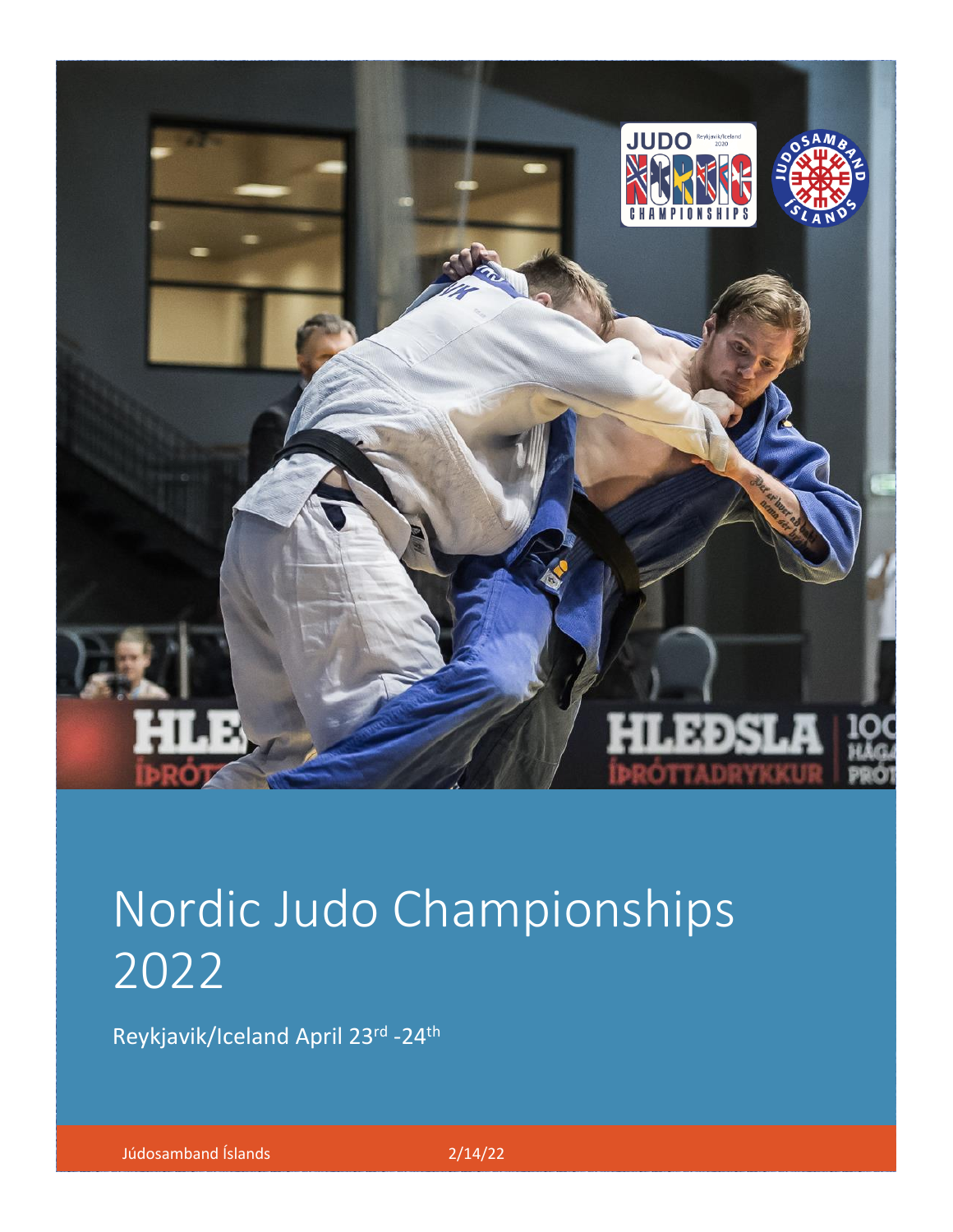



# Nordic Judo Championships 2022

# Visiting Iceland

Please see all information in relation to visiting Iceland during these covid-19 times and more at <https://www.covid.is/english>

# Competition venue

[Íþróttahúsið Digranes,](https://ja.is/ithrottahusid-digranesi/) Address: Skálaheiði 2, Kópavogur.

Date Saturday and Sunday 23rd-24th of April 2022 Reykjavik - Iceland

# **Organizers**

[Judo Federation of Iceland,](https://www.jsi.is/wp-content/uploads/2022/02/AM-yngri-2022-1.pdf)

Address: Engjavegur 6, 104 Reykjavik Main contact: Thormodur Arni Jonsson (General Secretary) Phone: 354-6923595 E-mail [jsi@jsi.is](mailto:jsi@jsi.is) Like us on Facebook for continuous updates in advance of the event: Nordic Judo Championships 2022

# Weight categories

**Cadets U18 (Born 2005-2007) Boys** -50, -55, -60, -66, -73, -81, -90 and +90 kg **Girls** -40, -44, -48, 52, -57, -63, -70 and +70 kg

**Juniors U21 (Born 2002-2004) Boys** -60, -66, -73, -81, -90, -100 and +100 kg **Girls** -48, -52, -57, -63, -70, -78 and +78 kg

U18 competitors can participate in U21, and U21 competitors can participate in Seniors. **Seniors (2007 and before) Men** -60, -66, -73, -81, -90, -100 and +100 kg

**Women** -48, -52, -57, -63, -70, -78 and +78 kg

**Veterans (1992 and before) Men** -60, -66, -73, -81, -90, -100 and +100 kg **Women** -48, -52, -57, -63, -70, -78 and +78 kg

M1/W1 30-34, M2/W2 35-39, M3/W3 40-44, M4/W4 45-49, M5/W5 50-54, M6 55-59/W6 55-60 and M7 60-65. Classes can be combined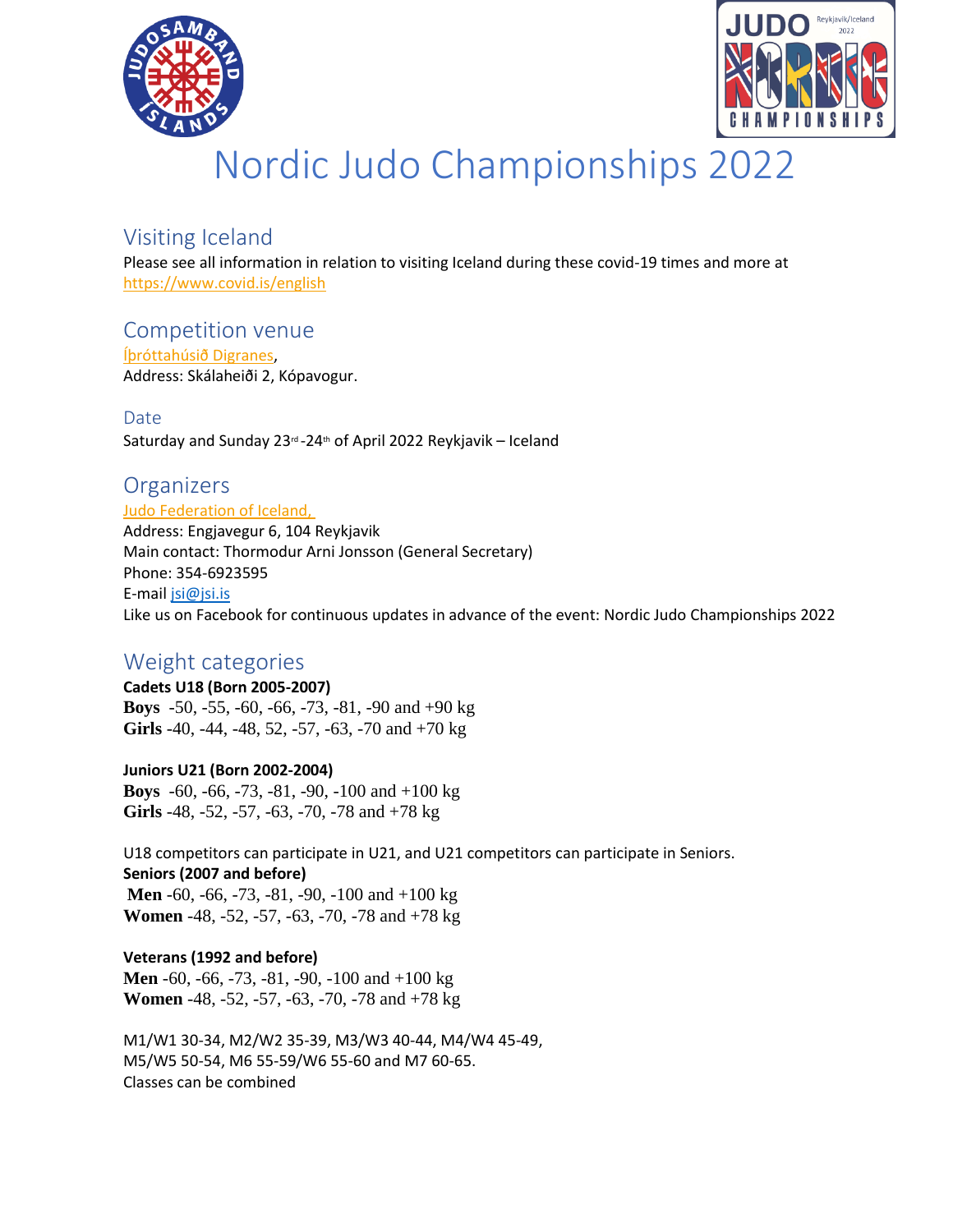



# Team competition

Each country is encouraged to enroll a mixed senior team. The competitors must have 2. Kyu or higher. The weightclasses are -57, -70 and +70 for women and -73, -90 and +90 for men.

# Participation and Entry

There are no limitations on the number of competitiors each federation may register in a weight category or age category. Min. Grade fro cadets is 3rd kyu

Min, grade for Juniors, Seniors and Veterans is 2nd kyu.

The official entries should be done only through the national judo federations in Denmark, Faroe Islands, Finland, Iceland, Norway and Sweden.

### Entry

By email to Judo Federation of Iceland, jsi@jsi.is. Only attached entry form is accepted with names, year of birth, belt grade and weight categories.

More information to Icelandic participators will come later.

Entry fee 50 euros for all competitors in all categories. Competing in two categories 75 euros.

Deadlines

All entry must be done latest April 8th 2022

All entry fee to be paid before April 15th 2022

### Payment

**All entry fee to be paid to following bank account**: Name of account holder: Judo Federation of Iceland Name of bank; Arion Banki IBAN: IS55 0323 2600 0202 4502 7407 09 SWIFT: ESJAISRE Payment title: Nordic 2020 - <Country>

# Cancelation policy

Entry fee not refundable. In case of sickness or injury, individual needs to use his personal insurance.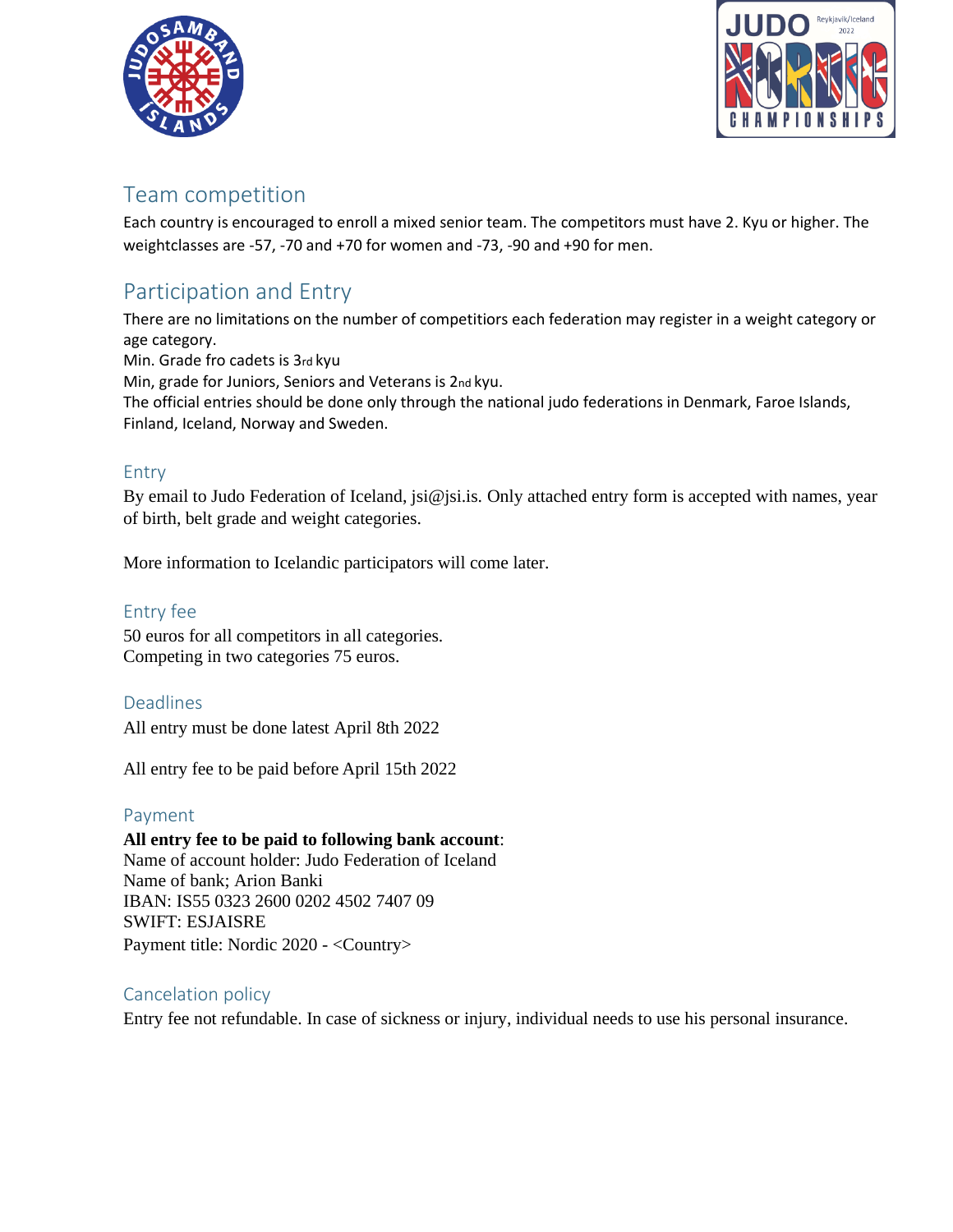



# Competition rules

According to IJF and EJU rules and competition regulations of Judo Federation of Iceland.

Duration of each match:

- 4 minutes for Senior men
- 4 minutes for Senior women.
- 4 minutes for Juniors
- 4 minutes for Cadets.
- 3 minutes for Veterans Men
- 3 minutes for Veterans Women

Golden Score, no time limit, determines if equal points at end of match.

### Match system:

Double repechage or pool competition system.

- 2 entries, best of 2 fights, if 1-1 the third match will decide
- 3-5 entries single pool, 6-7 entries, double pool
- 8 and more entries, repechage competition system

### Judogi

All Judoka must compete white and blue judogi. Judogi sizes must be IJF rules, but not need be "red label" judogi. Back number is recommended.

Competitors are required to wear their white judogi during the prize ceremony.

### Insurance/liability:

#### The Icelandic Judo Federation

(nor any of its officials or members) will not be liable or responsible for any personal injury or for any loss or damage to your property arising out of your participation and travelling in connection with this event. The Icelandic Judo Federation declines all responsibility. All athletes must have adequate insurance coverage which includes all medical expenses and repatriation.

### Referees

Each participating Judo Federation is requested to enter one to two referees.

### Referee meeting

On Saturday and Sunday at 8.15 in the competition venue at Íþróttahúsið Digranes.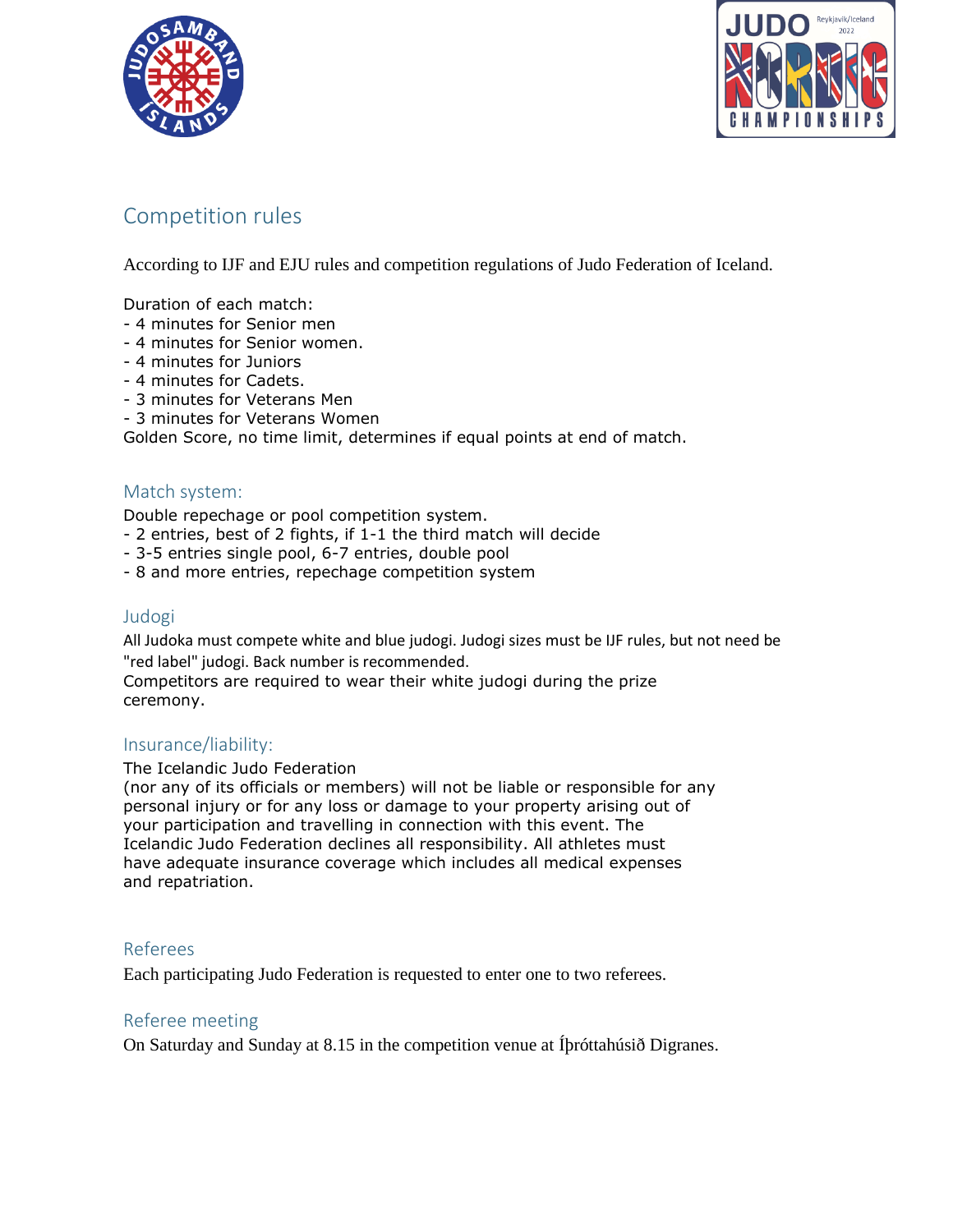



# Schedule

Accreditation [Íþróttahúsið Digranes,](https://ja.is/ithrottahusid-digranesi/) Skálaheiði 2, Kópavogur. Friday 22th of april from 16:00 -19:30

### Weigh-in

**Friday 22nd of April U18 and Seniors at competition venue at Iþrottahusid Digranes** Unofficial weigh-in 18:30 -19:00 Official weigh-in 19:00 -**19:30** 

# **Saturday 23rd of April U21, Veterans and Teams, at competition venue at Iþrottahusid Digranes Competitors who have already weight in and competed on Saturday, do not need to weigh in on**

**Sunday as well.**

Unofficial weigh-in 18:30 -19:00 Official weigh-in 19:00 -**19:30**

### **Control of Nationality and ID:**

Nationality, identity and age of the participants will be verified for each athlete's valid passport or ID, during weigh-in.

### Draw

Friday 22th of April for all weight categories and both for Saturday and Sunday.

### Competition program

### **Saturday 23rd of April 2022**

- 9:00 U18 Preliminary competition
- 12:00 U18 Finals
- 14:00 Senior Preliminary competition
- 18:00 Senior Finals

**Nordic meeting on Saturday 23th of april but time and place decided after entry deadline, 8th of April.** 

### **Sunday 24th of April 2022**

- 9:00 U21 Preliminary competition
- 12:00 U21 Finals
- 14:00 Veterans Preliminary competition
- 14:00 Teams Preliminary competition
- 16:00 Finals

### **Competition schedule might be updated after entry deadline, 8th of April.**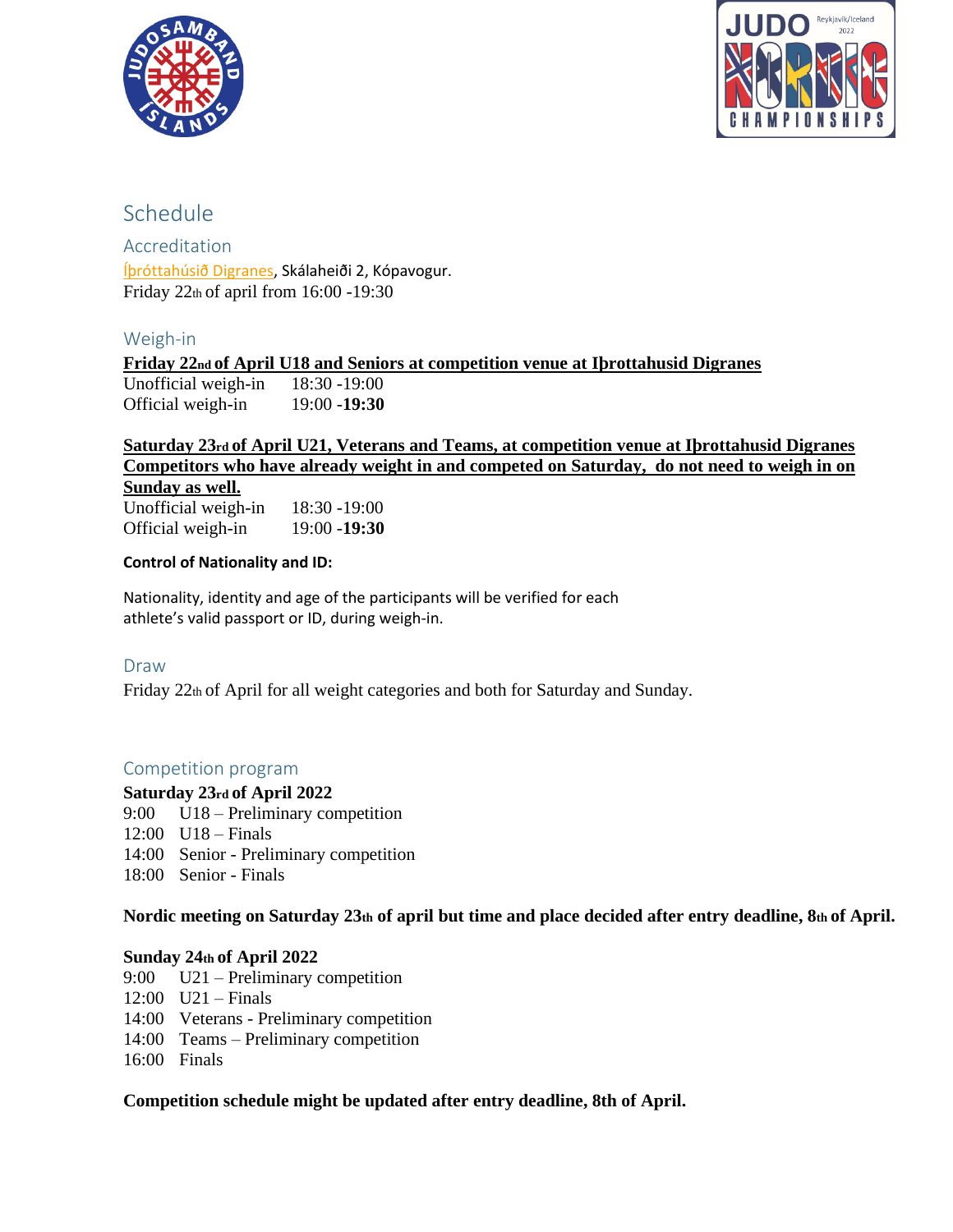



# Accommodation & Transport

# Transportation from Airport to hotels.

From Keflavik airport there is a bus connection to Reykjavik bus terminal (BSÍ) and the travel takes about 45 min. It is also possible to purchase a bus ticket from Keflavik to BSÍ and then onwards to most hotels in Reykjavik. All information is on the website linked below. Most hotels are also just 5–10-minute taxi ride from BSÍ.

Link to Flybus website: [Flybus Airport Transfer | Airport Transfer Iceland | Reykjavik Excursions](https://www.re.is/tour/flybus/?gclid=Cj0KCQiAxoiQBhCRARIsAPsvo-zBrpCWJgXoMhtX3Uu5l1A2tHyXEFlabo_z_A9HYWfaPS_e_hYmbVwaAoiREALw_wcB)

All participants in can use the promocode: JudoNordics2022

Promocode will give you 10% discount on all Flybus, BL transfer, HOP ON HOP OFF and Reykjavik Excursion tours. Discount is valid trough 18-29 april.

### Transportation from Hotels to competition venue

**Transportation from hotels to competition venue is not provided by the organizer.**

Transportation suggestions **Buses:** [Strætó \(straeto.is\)](https://straeto.is/en) (see linked website for all information)

**Taxi:** Taxi Reykjavik BSR: +354-5610000

**Car rentals:** [Car rentals Keflavik Airport](https://www.google.com/search?q=car+rentals+keflavik+airport&tbm=lcl&sxsrf=APq-WBtOwigznt0h5iTFiFwvMxA35pdJyw%3A1644490566368&ei=Ru8EYozsFYafsAf-5r8g&oq=car+rentals+kefl&gs_l=psy-ab.3.0.0i203k1l2j0i13i30k1l4j0i22i30k1l4.66185.68893.0.71535.13.13.0.0.0.0.185.1411.2j10.12.0....0...1c.1.64.psy-ab..2.11.1312...35i39k1j0i22i10i30k1j0i457i203k1j0i10i203k1.0.d7QdjWOEIWo#rlfi=hd:;si:;mv:[[64.0174591,-22.524216199999998],[63.969576499999995,-22.638737]];tbs:lrf:!1m4!1u3!2m2!3m1!1e1!1m4!1u2!2m2!2m1!1e1!2m1!1e2!2m1!1e3!3sIAE,lf:1,lf_ui:2) ; [Europcar;](https://www.holdur.is/en) [Enterprise \(Reykjavik BSI Bus Terminal;](https://www.enterpriserentacar.is/en/car-hire/locations/iceland/reykjavik-bsi-bus-terminal-kib1.html?mcid=yext:245709)

### Accommodation suggestions

[201 Hotel Kópavogur.](https://201hotel.is/?gclid=Cj0KCQiAjJOQBhCkARIsAEKMtO1Hd6n_uCqPGJAcKumc3vMDevCArmMV_cjNNb8vJoJA6LXyoLfRsDAaAlmaEALw_wcB) 5 min drive from Íþróttahúsið Digranes (2.6 km) Adress: Hlíðarsmári 5, 201 Kópavogur [Tel:+3545561100](tel:+3545561100) Booking through booking.com or other sites

#### [Hótel Cabin.](https://hotelcabin.is/)

10 min drive from Íþróttahúsið Digranes (6.1 km) Adress: Borgartún 32, 105 Reykjavík Tel: +354-5116030 Booking through booking.com or other sites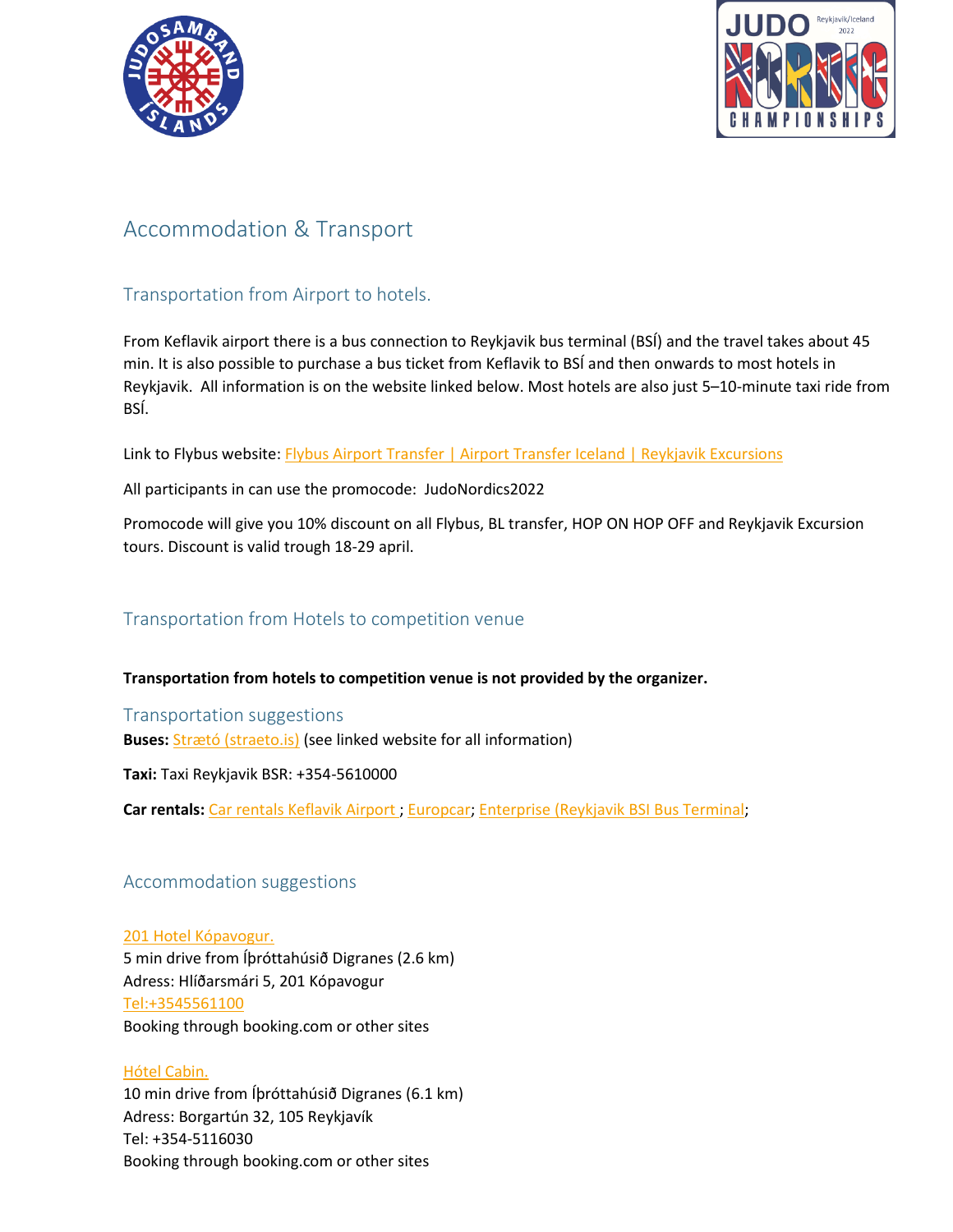



### [Grand Hotel Reykjavik,](https://www.book-secure.com/index.php?s=results&property=isrey31621&arrival=2022-03-07&departure=2022-03-08&adults1=2&children1=0&locale=is_IS¤cy=ISK&stid=m0npnipyf&clickid=87fa574d-8a01-47d0-a255-66ffaaee2446&_fbtl=FB-PACK-PPC-SITE-GHP&FSTBKNGTrackLink=FB-PACK-PPC-SITE-GHP&tosite=tmphotel&DistNum=ISIS117&tdp=13464.84&vrfc=false&price=13464.84&PAYMENT-ID=&rateId=Standard-Rate-Room-only&roomId=Atrium-View-Twin&organicLink=false&tt_ad_type=paid&tt_user_country=is&tt_user_device=desktop&tt_los=1&tt_checkin=2022-03-07&tt_meta=gha&utm_source=googlehotelads&utm_medium=meta&tt_checkout=2022-03-07&tt_adults=2&tt_children=0&tt_partner_id=4359&tt_clid=1644497415)

9 min drive from Íþróttahúsið Digranes (5.6 km) Adress:Sigtún 38, 105 Reykjavik. Booking through email: [johann@grand.is](mailto:johann@grand.is) Tel: +354 514 8000

### [Reykjavik City HI Hostel](https://www.hostel.is/hostels/reykjavik-city-hi-hostel)

11 min drive from Íþróttahúsið Digranes (7.4 km) Address: Sundlaugarvegi 34, 105 Reykjavik Tel: [+3545538110](tel:+3545538110) Booking through boogking.com or other sites.